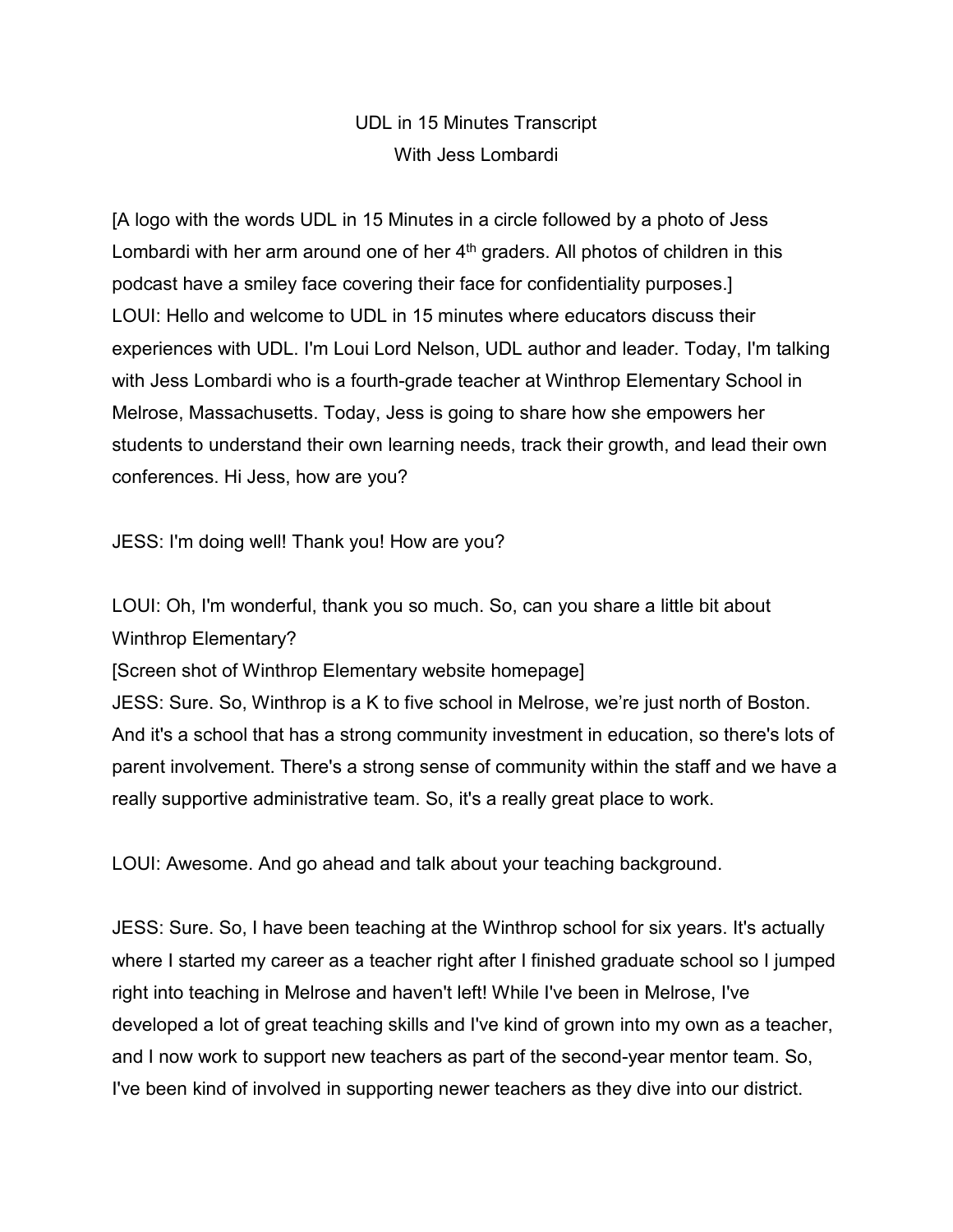And I've also participated in lots of professional development presentations, both in district and out of district, and presented to our school committee with lots of students and kind of sharing what's going on the Winthrop, so it's been great to kind of get my feet wet and all those different places.

LOUI: Wonderful! Wonderful! So, parent teacher conferences they happen everywhere. You know that. But when those are student led. They're just an incredible thing to behold, and I love it if you give us a rundown of how you design, like your year so your students can achieve this fabulous outcome.

[Screen shot of a guiding document titled, "Student Led Conferences Agenda"]

JESS: Yeah, absolutely. It's been a really fun experience to kind of dive into these student led conferences. During one of my first few years teaching, one of my administrators suggested that I give it a try. And I was like, "Okay sure!" I just dove right in. But basically, it starts day one. We kind of draft the year in a way that is beginning and continuing and ending with student reflection and just thinking about who they are as learners. The past few years, Melrose has really jumped into this personalized learning journey and kind of thinking about making sure that the learning process known is personalized for each student and that they're really getting what they, their education. And one of the big facets of personalized learning is UDL and making sure that our curriculum is designed in a way that supports all learners. So the best way that I've kind of found do that is to help learners figure out who they are. So, we have these four habits of learning in Melrose and one of them is self-directed and lifelong learning. [A slide with an action plan written by the student] And one of the ways that we really support students in becoming self-directed and lifelong learners is embedding the goal process into a lot of what we do. So, students are setting goals throughout the year but are also setting bigger goals at the beginning of the year just like teachers set their SMART goals, students are also setting SMART goals. And that process begins with a self-assessment, so students are considering and reflecting upon their current strengths and areas of need and then are developing a SMART goal based on one of those areas. So, if a student thinks that maybe they need to further develop their reading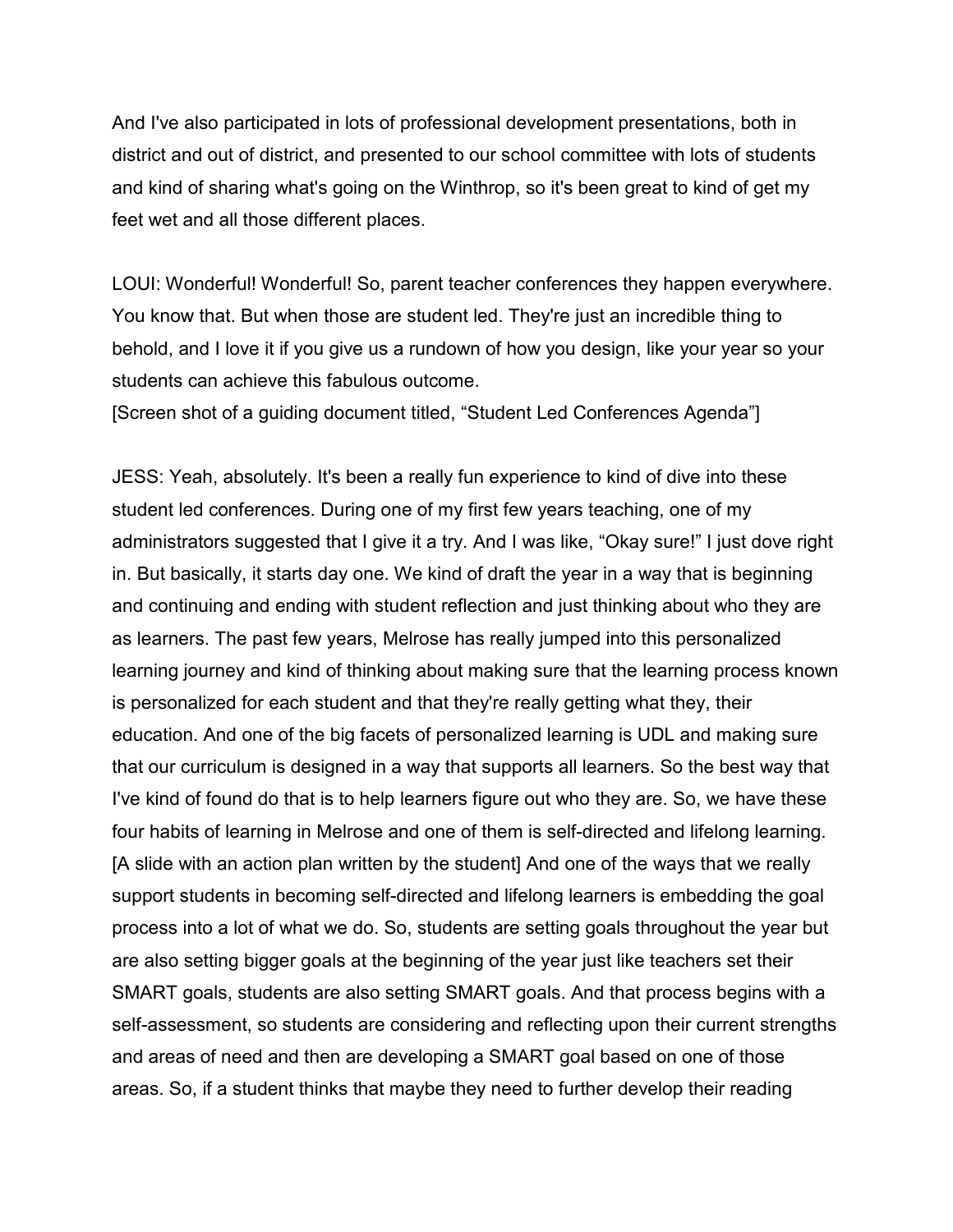fluency, their SMART goal would be related to reading fluency. If they felt like they had an area of growth in terms of writing in response to text, their goal would be connected to that. So, after they've set their goal then they spent the year obviously completing assignments and kind of thinking about that goal as, as the thread for, for their learning and they're collecting evidence. So students, as they're working on assignments, are keeping track of data, things like scores or examples of what their, their work might look like. And then, as we get further into the year, they start to curate that data into digital portfolios. So students are using different platforms, most recently Google Sites, to be able to kind of curate all of their work and their progress into this digital portfolio that they then share with their families at student led conferences. So, in place of traditional parent teacher conferences in the springtime, I work with students to help them to guide that conference process with their families. So, I'm not sitting down with parents and telling them how their child is doing, their child gets to do that. [A photo of a student sitting with her grownup and leading her conference] So, it's really great to be able to kind of watched the students in the springtime after all of this hard work together and stand up in front of their grownups and say, "This is what I'm proud of and this is what I've achieved this year." And they're able to share their portfolio and really just dive into all of their achievements, over the course of the year, share their progress toward the goal that they set beginning of the school year. And then I'm there to check in and, and I provide any guidance as necessary, but really, the students are, are paving their own way through that conference and it's a really great way to watch them kind of own their learning.

[A photo of a student sitting with his grownup and leading his conference] LOUI: That whole thing is just incredible. It's fabulous. So, I have different questions that have come to mind. Two of them that you can start with because maybe polar ends or ends of the continuum, so thinking about students who are either challenged in learning due to a disability, they're challenged in learning due to context, environment, how have you supported those students who may be other teachers might look at honestly say, "I don't know the students can have their own conference." And then thinking about those students who are gifted or they're just really exceptional, and sometimes teachers aren't sure how to help those students graph their growth because instructionally we're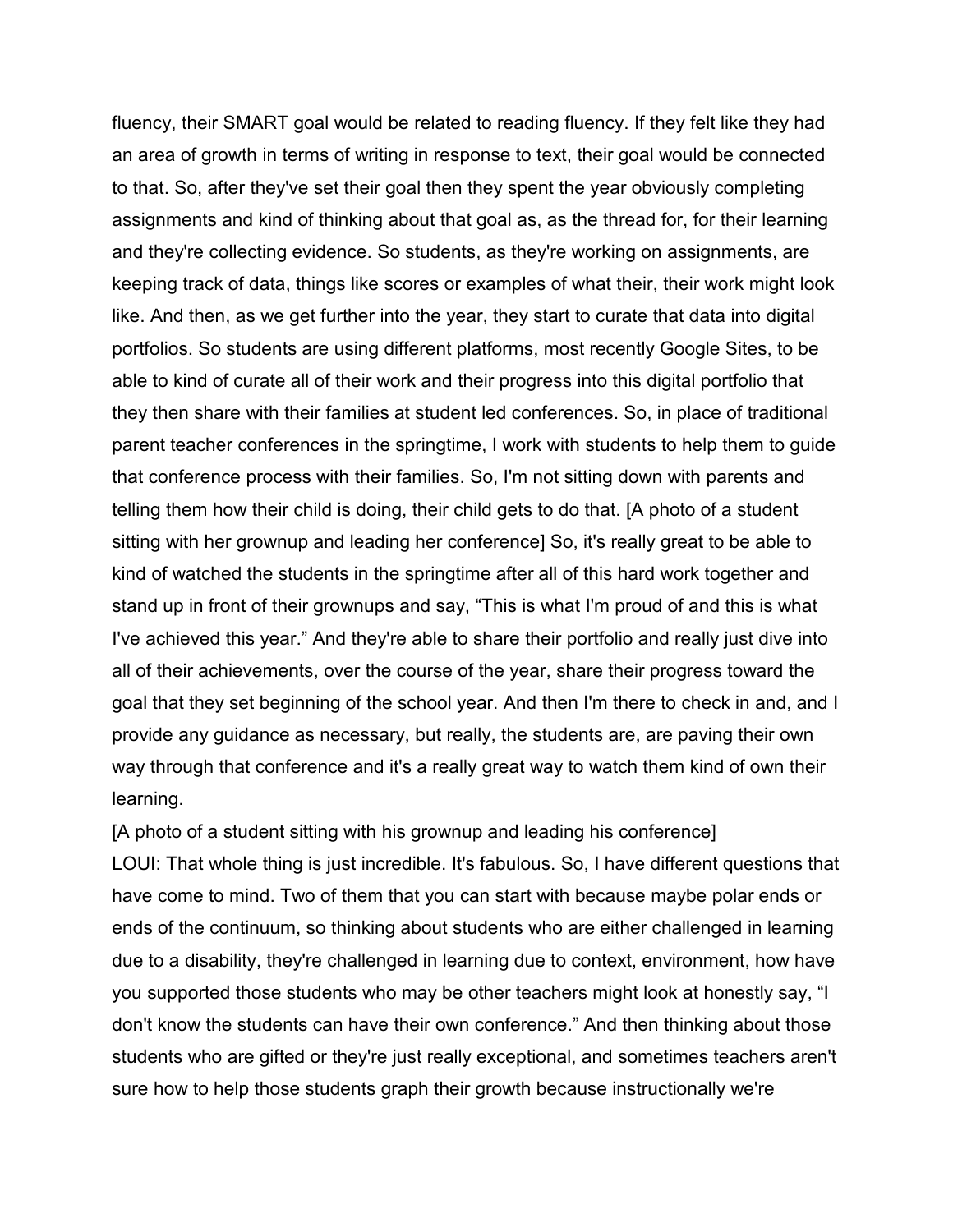struggling with giving them growth opportunities. So, either one of those or both of those.

JESS: I think that one of my favorite things about this process is that everybody has their own access point, their own entry point into what it means to goal-set and monitor progress, and reflect and then be able to celebrate that. Our students who are potentially struggling with content are able to enter their, their year and set their goal at their level, so to speak, and so they're able to set a goal that is realistic and rigorous and then track their progress, and share their growth as the year goes on. And our students who are coming into the year having a strong foundation are really doing the same thing, just maybe with different content or at a different level. But I think that what's really been the most powerful part of this for me, when we get to those student led conferences in the spring and I can kind of sit back and watch my students shine, is that every one of them, regardless of their abilities, really does come to that student led conference and feel proud of what they've achieved, and are excited to share it with their families. [A student standing in front of a laptop as her parents flank both sides to watch the digital portfolio she is sharing]

LOUI: That's just the best feeling! That's just really exciting! So, for students who have an IEP, do you partner with the special needs teacher, resource teacher, whatever the title is in your school? Is that how you move forward or is that completely separate? The students are setting their own content goals specific to your fourth-grade classroom.

JESS: I've worked a lot with my special ed teacher over the last couple of years to kind of mesh what she's doing with her students outside of my classroom with what I'm doing with my students inside my classroom. So oftentimes, she's also engaging in goal setting with her students and so if it's applicable we will blend their SMART goal that they're setting with me with the goals she's working on with them. And one of the things that we've noticed is that the more goal setting the better, so when the students are setting goals in multiple settings or across multiple subjects we see more growth because they're more excited they're able to kind of see how they're progressing as time goes on.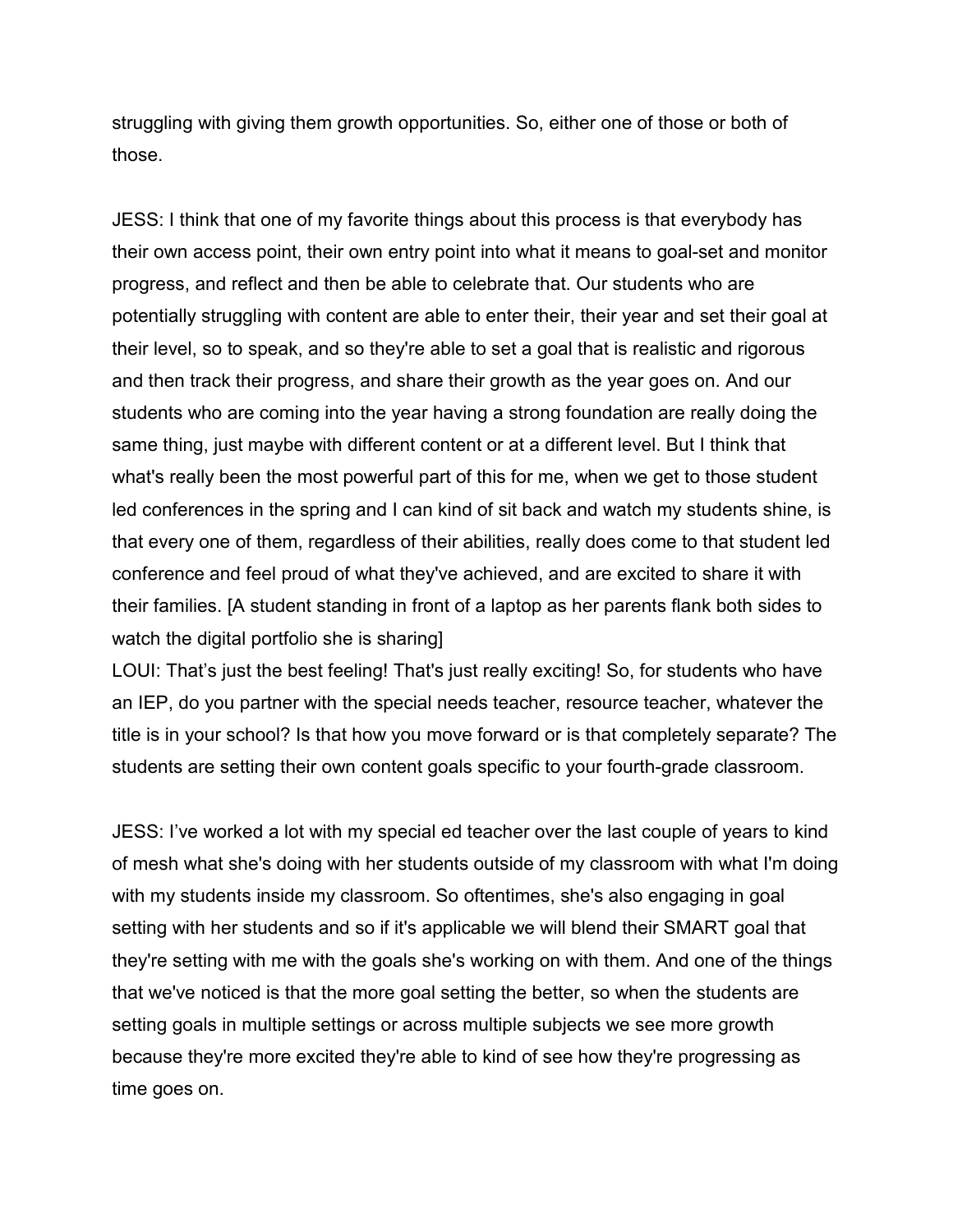## [A PowerPoint slide with a student's action plan]

LOUI: That's awesome. If we weren't recording, people would hear me jumping up and down and saying, "Yay! This is so incredible!" This is, this is, this is wonderful because the two of you have really blended and meshed to totally support those learners and to be, as you said before, as self-determined as possible. That's fabulous support and then to see that kind of growth. And I'm sure that families are just blown away, especially if their kids haven't had the opportunity to shine in that way. And that's true for any student, that's not specific districts with disabilities, but I bet you are able to show parents a side of their children that maybe they haven't seen before. Have you ever had parents talk to you about that? [A student and her grownup sitting in front of a laptop as she shows her digital portfolio]

JESS: Oh, absolutely! We've received feedback from parents that has run the spectrum of "Holy cow, I can't believe my child does did that!" To, "Oh my gosh! How did you do that?" To, "I can't understand how you prepared them for this! That was incredible!" Parents are usually blown away when we have this conference day in spring. Parents are really thrilled to see what their children are capable of and, and the students are so excited to share with their families after putting all of this together for so long, because their portfolios really are a reflection of them. Some of them prefer to take pictures and share their work that way. Some of them prefer to write a narrative and share their words. Some of them might prefer to record themselves doing something and put that in their portfolio, so it really is personalized experience that they then get to share with their families. [Jess posing with her students and the Superintendent after presenting to their school board about student led conferences]

LOUI: Yeah. And I realized we haven't really spoken directly about UDL because, of course, we're both like oh this just meshes so perfectly, but I think about the fact that all year long, within this construct, you're helping students become expert learners, but is there a more specific way that would encapsulate that in, you know, we have about a minute left. [laughter]